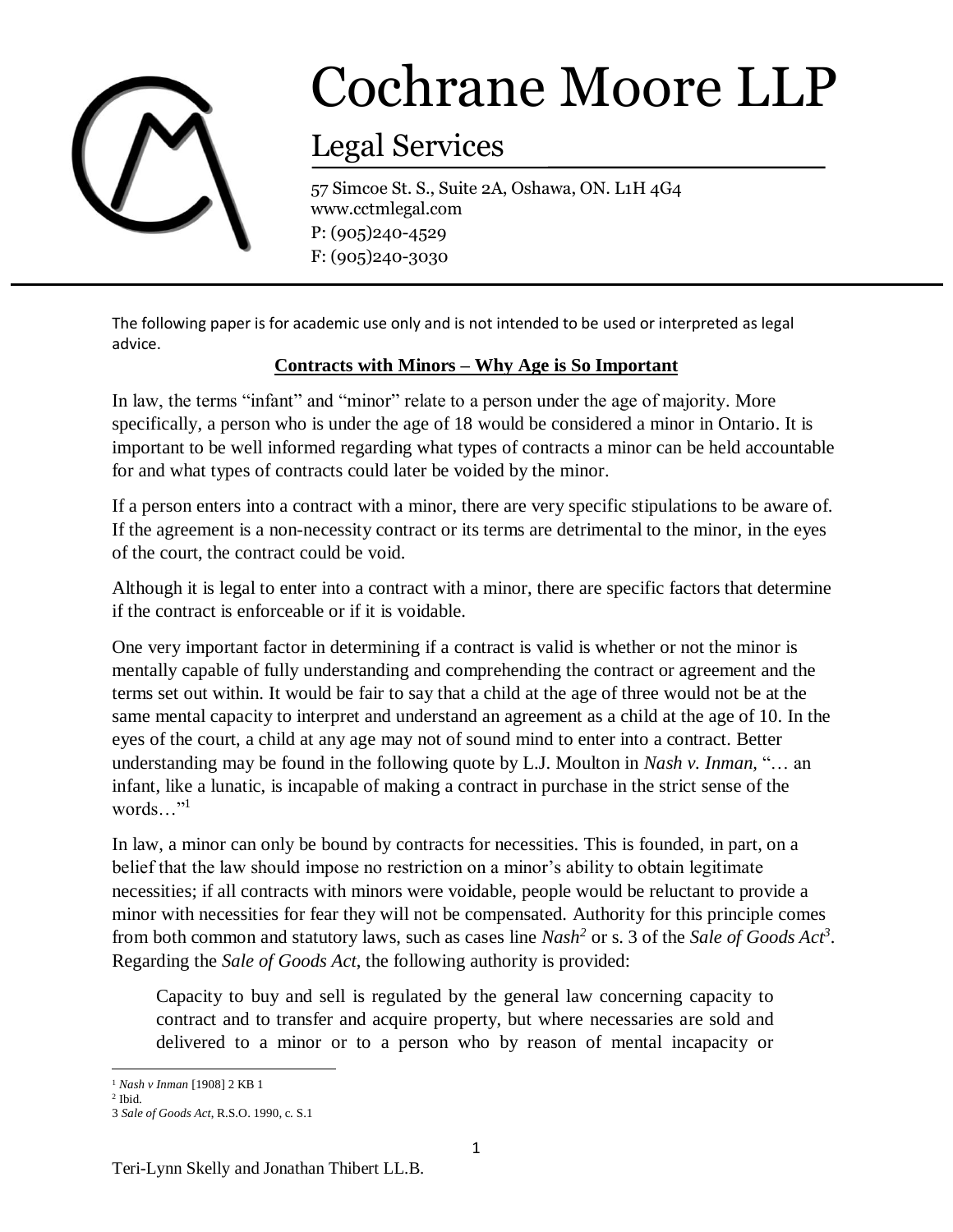drunkenness is incompetent to contract, he or she shall pay a reasonable price therefor.<sup>4</sup>

The definition of necessities can be very broad; basic necessities would consist of food, water, shelter, health and safety. However, several cases have held that items not typically considered necessities can also constitute necessities. Such a contract is required to be fulfilled by both contracting parties, but the courts may impose restrictions on this to ensure the minor is not taken advantage of simply because he or she is in genuine need.

Any contract that is not of necessity to the minor is voidable by the minor at any point during the contract. If a minor enters into a contract and fails to fulfill their obligation, the debt that is incurred will not follow them to adulthood, and is essentially a loss to the other contracting party. See the *Statute of Frauds*, which reads:

## "**As to the ratification of promise made during minority**

No action shall be maintained to charge a person upon a promise made after full age to pay a debt contracted during minority or upon a ratification after full age of a promise or simple contract made during minority. Unless the promise or ratification is made in writing signed by the party to be charged therewith or by his or her agent duly authorized to make the promise or ratification." R.S.O. 1990, c. S. 19, s.  $7<sup>5</sup>$ 

See also *Jewell v. Broad*, where C.J. Mulock stated: "This action rests entirely upon contract, and the general rule is that, unless for necessaries, the contract of an infant is not binding upon him $\ldots$ "<sup>6</sup>

What happens if a contract is formed during the minority, but the minor becomes of age?

*R v. Rash* allows the minor to repudiate the contract if such is done within a reasonable period of time after tuning 18. This concept is discussed in *Rash* as follows:

"The claim of one who has in the course of trade, supplied goods to an infant is admittedly unenforceable against the infant during his infancy and if repudiated after the infant comes of age may never ripen into a debt..."<sup>7</sup>

*R v. Rash* goes on to explain that "…because an infant could not contract a debt except for necessaries… If a person *choose* to supply goods to an infant on credit, they take the chance of being paid."<sup>8</sup>

A minor may also ratify a contract after they turn 18. This means that if a teenage athlete enters into an agreement with a sports team, the parent or guardian would be required to also sign the

 $\overline{a}$ 

 $4$  Ibid. at s.  $3(1)$ 

<sup>5</sup>*Statute of Frauds*, R.S.O. 1990, Chapter s.19 at s. 7

<sup>6</sup> *Jewell v. Broad*, [1909] O.J. No. 100 at para 6

<sup>7</sup> *R v. Rash*, [1923] O.J. No. 127 at para 36

<sup>8</sup> *Ibid* at para 71